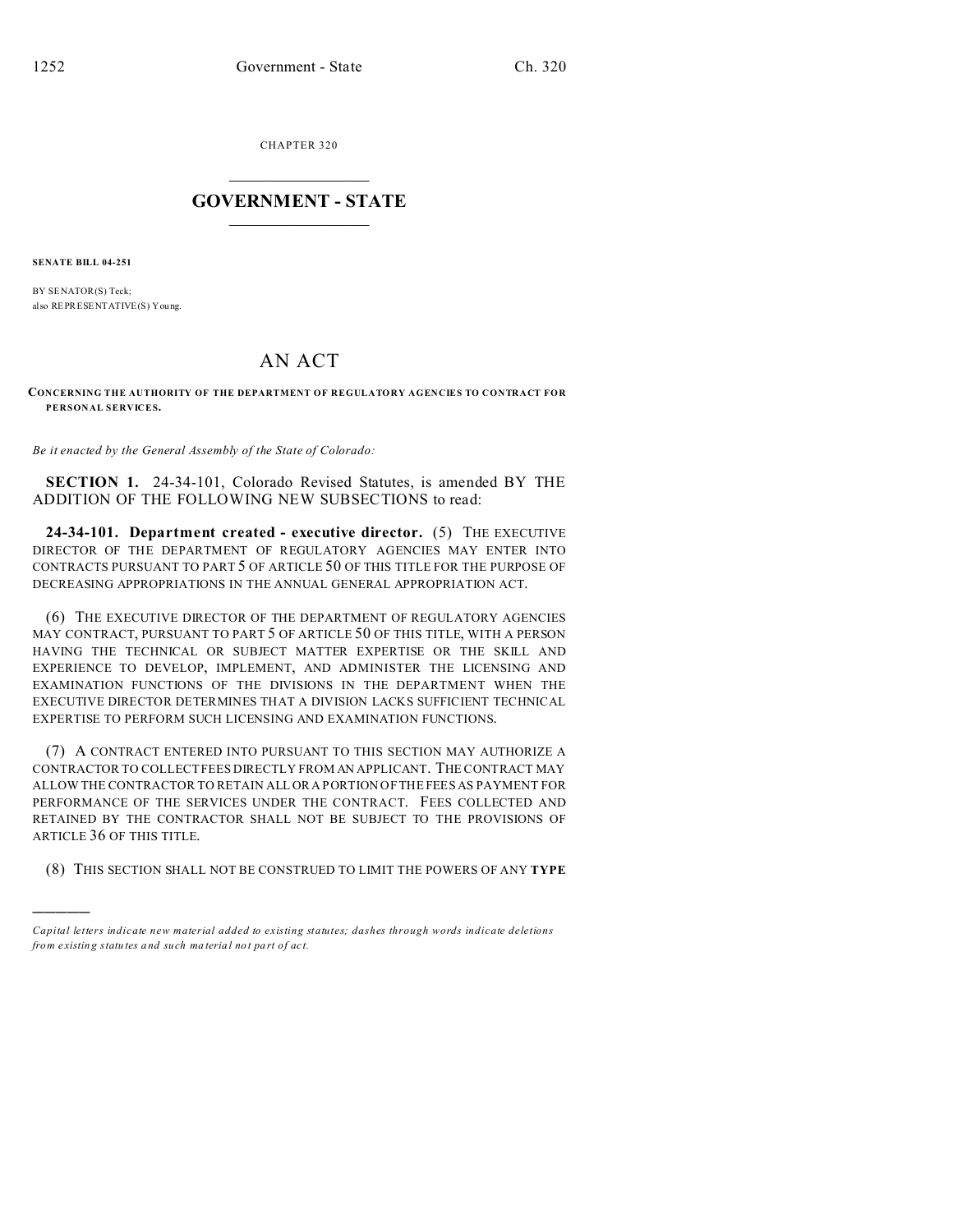**1** BOARD OR COMMISSION IN THE DEPARTMENT OF REGULATORY AGENCIES.

**SECTION 2.** 10-1-103 (3), Colorado Revised Statutes, is amended to read:

**10-1-103. Division of insurance - subject to termination - repeal of functions.** (3) All direct and indirect expenditures of the division shall be paid from the division of insurance cash fund, which fund is hereby created in the state treasury. All fees collected pursuant to sections 8-44-204 (7), C.R.S., 8-44-205 (6), C.R.S., 10-2-413, 10-3-108, 10-3-207, 10-3.5-104, 10-3.5-107, 10-12-106, 10-15-103, 10-16-110 (1) and (2), 10-16-111 (1), 24-10-115.5 (5), C.R.S., and 29-13-102 (5), C.R.S., NOT INCLUDING FEES RETAINED PURSUANT TO CONTRACTS ENTERED INTO IN ACCORDANCE WITH SECTION 10-2-402 (5) OR 24-34-101, C.R.S., and all taxes collected pursuant to section 10-3-209 (4) designated for the division of insurance, shall be transmitted to the state treasurer, who shall credit the same to the division of insurance cash fund. All moneys credited to the division of insurance cash fund shall be used as provided in this section and in section 24-48.5-106, C.R.S., shall not be deposited in or transferred to the general fund of this state or to any other fund, and shall be subject to annual appropriation by the general assembly for the purposes authorized in this title and as otherwise authorized by law. In accordance with section 24-36-114, C.R.S., all interest derived from the deposit and investment of moneys in the fund shall be credited to the general fund.

**SECTION 3.** 11-51-707 (2), Colorado Revised Statutes, is amended to read:

**11-51-707. Collection of fees - division of securities cash fund created.** (2) The securities commissioner shall transmit all fees collected under this article, NOT INCLUDING FEES RETAINED BY CONTRACTORSPURSUANT TO CONTRACTS ENTERED INTO IN ACCORDANCE WITH SECTION 11-51-405 OR 24-34-101, C.R.S., to the state treasurer, who shall credit the same to the division of securities cash fund, which fund is hereby created. Pursuant to subsection (3) of this section, the general assembly shall make annual appropriations from said fund for expenditures of the division OF SECURITIES. The expenditures incurred by the division shall be made out of such appropriations upon vouchers and warrants drawn pursuant to law. All moneys credited to the division of securities cash fund shall be used as provided in this section and shall not be deposited in or transferred to the general fund of this state or any other fund.

**SECTION 4.** 12-61-103 (6) (a), Colorado Revised Statutes, is amended to read:

**12-61-103. Application for license.** (6) (a) The applicant for a broker's license shall submit to and pass an examination designated to determine the competency of the applicant and prepared by or under the supervision of the REAL ESTATE commission OR ITS DESIGNATED CONTRACTOR. THE COMMISSION MAY CONTRACT WITH AN INDEPENDENT TESTING SERVICE TO DEVELOP, ADMINISTER, OR GRADE EXAMINATIONS OR TO ADMINISTER LICENSEE RECORDS. THE CONTRACT MAY ALLOW THE TESTING SERVICE TO RECOVER THE COSTS OF THE EXAMINATION AND THE COSTS OF ADMINISTERING EXAM AND LICENSE RECORDS FROM THE APPLICANT. THE COMMISSION MAY CONTRACT SEPARATELY FOR THESE FUNCTIONS AND ALLOW RECOVERED COSTS TO BE COLLECTED AND RETAINED BY A SINGLE CONTRACTOR FOR DISTRIBUTION TO OTHER CONTRACTORS. The commission shall have the authority to set the minimum passing score that an applicant must receive on the examination, and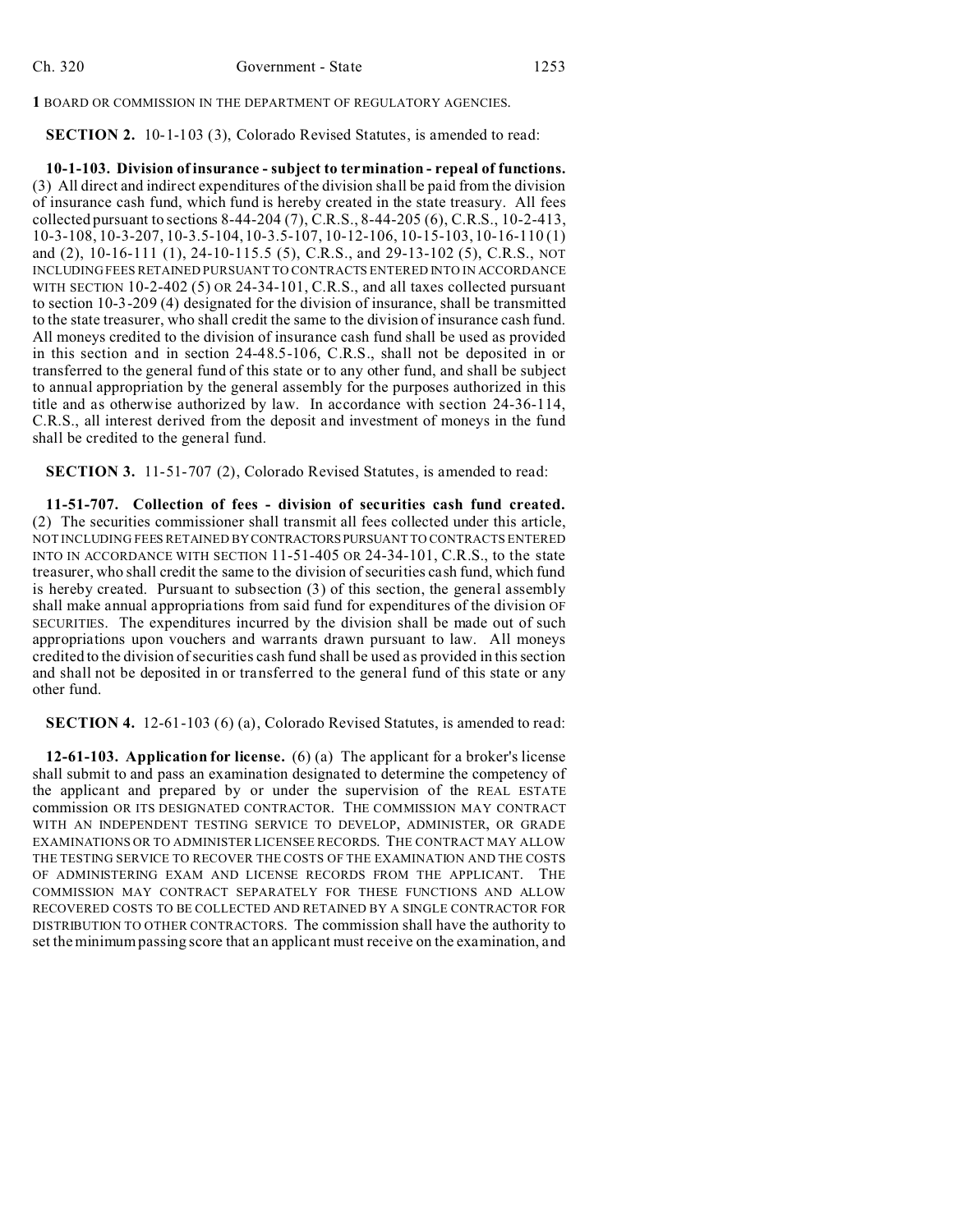said score shall reflect the minimum level of competency required to be a broker. Said examination shall be given at such times and places as the commission prescribes. The examination shall include, but not be limited to, ethics, reading, spelling, basic mathematics, principles of land economics, appraisal, financing, a knowledge of the statutes and law of this state relating to deeds, trust deeds, mortgages, listing contracts, contracts of sale, bills of sale, leases, agency, brokerage, trust accounts, closings, securities, the provisions of this part 1, and the rules of the commission. The examination for a broker's license shall also include the preparation of a real estate closing statement.

**SECTION 5.** 12-61-111, Colorado Revised Statutes, is amended to read:

**12-61-111. Disposition of fees.** All moneys collected by the REAL ESTATE commission under parts 1 and 4 of this article, NOT INCLUDING FEES RETAINED BY CONTRACTORS PURSUANT TO CONTRACTS ENTERED INTO IN ACCORDANCE WITH SECTION 12-61-103 OR 24-34-101,C.R.S., shall be transmitted to the state treasurer, who shall credit the same to the division of real estate cash fund. Pursuant to section 12-61-111.5, the general assembly shall make annual appropriations from said fund for expenditures of the commission incurred in the performance of its duties under parts 1 and 4 of this article. The commission may request an appropriation specifically designated for educational and enforcement purposes. The expenditures incurred by the commission under parts 1 and 4 of this article shall be made out of such appropriations upon vouchers and warrants drawn pursuant to law.

**SECTION 6.** 12-61-111.5 (2) (b), Colorado Revised Statutes, is amended to read:

**12-61-111.5. Fee adjustments.** (2) (b) Based upon the appropriation made and subject to the approval of the executive director of the department of regulatory agencies, the division OF REAL ESTATE shall adjust its fees so that the revenue generated from said fees approximates its direct and indirect costs. Such fees shall remain in effect for the fiscal year for which the budget request applies. All fees collected by the division, NOT INCLUDING FEES RETAINED BY CONTRACTORS PURSUANT TO CONTRACTS ENTERED INTO IN ACCORDANCE WITH SECTION 12-61-103 OR 24-34-101,C.R.S., shall be transmitted to the state treasurer, who shall credit the same to the division of real estate cash fund, which fund is hereby created. All moneys credited to the division of real estate cash fund shall be used as provided in this section and shall not be deposited in or transferred to the general fund of this state or any other fund.

**SECTION 7.** 12-61-704 (1) (h) (I), Colorado Revised Statutes, is amended to read:

**12-61-704. Powers and duties of the board.** (1) In addition to all other powers and duties imposed upon it by law, the board has the following powers and duties:

(h) (I) To develop,  $\sigma r$  purchase, OR CONTRACT FOR any examination required for the administration of this part 7, to offer each such examination at least twice a year or, if demand warrants, at more frequent intervals, and to establish a passing score for each examination which THAT reflects a minimum level of competency;

**SECTION 8.** 12-61-705, Colorado Revised Statutes, is amended to read: